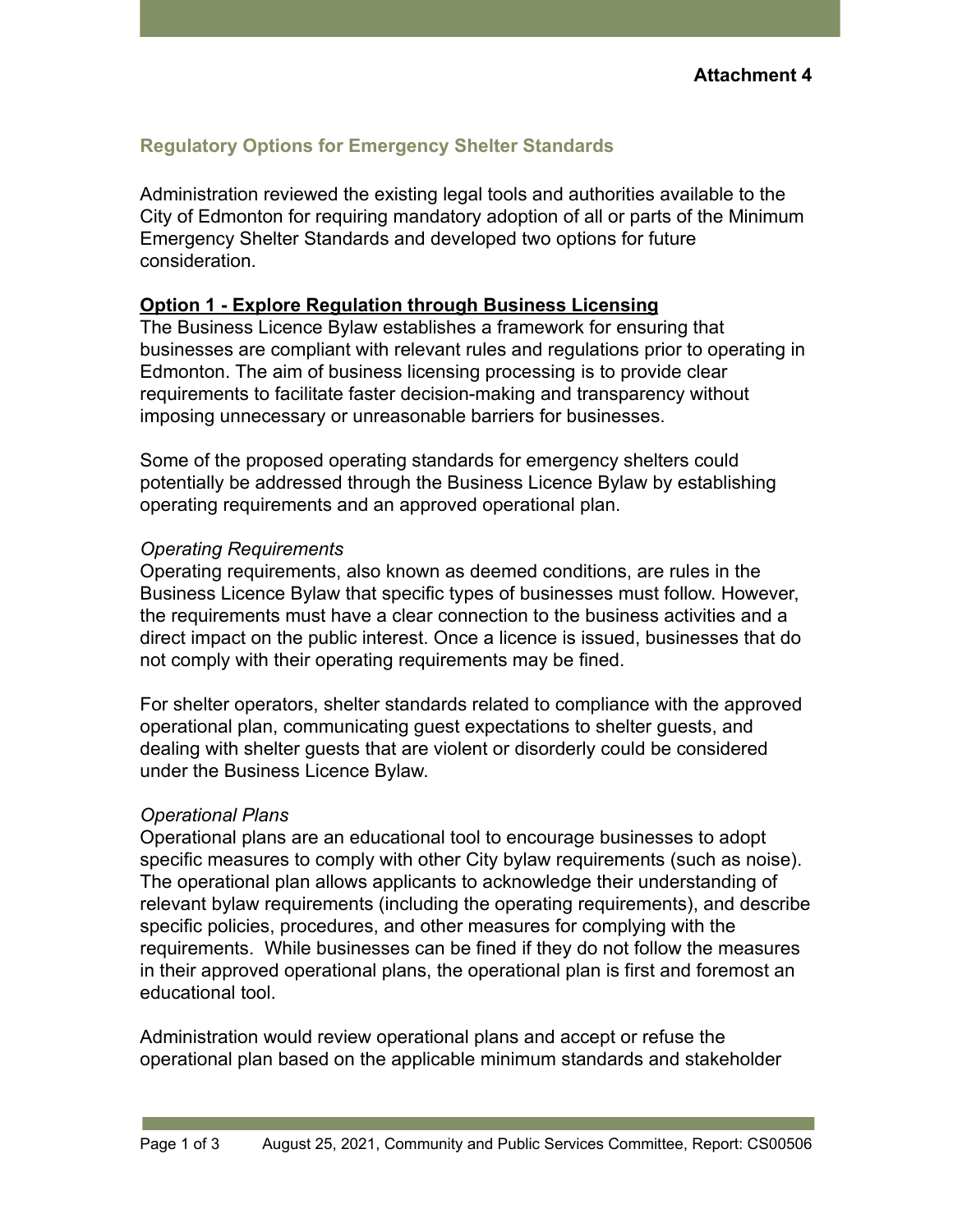expectations. The plan could also be used to recommend best practices that cannot be mandated through licensing or to provide links to other resources.

Shelter operators would be required to submit operational plans for new business licence applications and any time the contents of their plans become out-of-date due to operational changes. However, the requirement could be waived for renewals as a way to balance the increased regulation with avoiding unreasonable barriers for shelter operators.

#### Limitations of Option 1

Regulation under the Business Licence Bylaw would not be an ideal solution for mandating shelter standards as:

- most of the proposed shelter standards would be excluded as operating requirements (for example, providing storage lockers for guests is not a reasonable requirement for a business licence)
- shelter standards that pertain to quality of service or best practice are not part of the mandate of the Business Licence Bylaw (for example, placing couples side by side does not have a clear and direct connection to public safety and bylaw compliance)

Business licensing would not be an effective tool if the goal is to prevent shelters that do not meet minimum standards from operating. Enforcement under the Business Licence Bylaw does not result in immediate business closure and is limited to issuing fines, and in some cases, cancelling, suspending, refusing, or imposing conditions on licences.

#### **Option 2 - Explore a System for Issuing Permits to Emergency Shelters**

A dedicated bylaw for emergency shelter standards could establish a permitting system where only shelters that meet minimum standards would be eligible for a business licence to operate. Regulation of the identified standards would be independent of the Business Licence Bylaw and a valid permit could be a requirement for a business licence. Alternatively, a business licence could be made a requirement for a permit.

## Limitations of Option 2

Even with a dedicated bylaw, the City lacks the authority to mandate all of the proposed shelter standards, so many standards would still be excluded. Depending on how many standards could be included, a permitting scheme may not add much value to the regulation of shelters and instead may simply increase red tape and scrutiny for shelters as they address homelessness concerns. Additional enforcement resources would also need to be considered.

#### **Further Considerations**

Before either option is accepted, additional factors should be carefully explored: